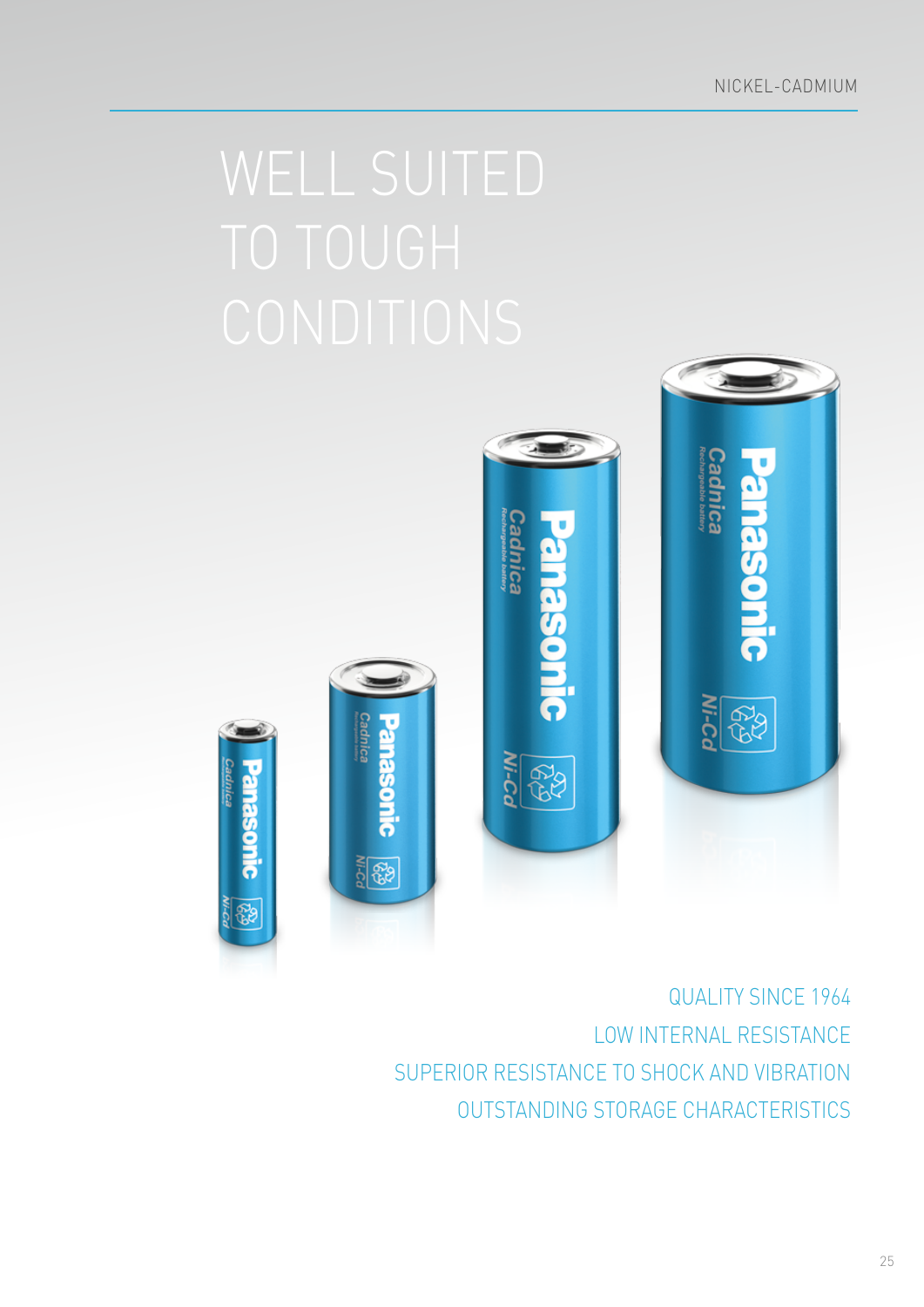Panasonic Nickel-Cadmium batteries have been well known for their quality since 1964. With exceptional discharge performance and durability, Cadnica batteries are well-suited to tough conditions, including power tools and emergency lighting systems. Likewise, many medical devices are powered by these rechargeable batteries. Panasonic Nickel-Cadmium batteries feature low internal resistance, are easy to handle, and offer superior resistance to shock and vibration, and last but not least, outstanding storage characteristics.



# STANDARD TYPE

These basic Nickel-Cadmium battery types are characterised by their high capacity and good performance per cost unit.

| Model<br>number  | <b>Nominal voltage</b><br>(V) | <b>Nominal capacity</b><br>(mAh) | <b>Typical capacity</b><br>(mAh) | <b>Diameter</b><br>(mm) | <b>Total height</b><br>(mm) | Weight (q) |
|------------------|-------------------------------|----------------------------------|----------------------------------|-------------------------|-----------------------------|------------|
| <b>KR-7000F</b>  |                               | 7.000                            | 7.700                            | $33.2 + 0/-0.9$         | $91.0 + 0/-1.4$             | 224        |
| <b>KR-10000M</b> | 1.2                           | 10.000                           | 12.000                           | $43.1 + 0/-1.0$         | $91.0 + 0/-1.4$             | 395        |



## LONG-LIFE TYPE

These batteries exhibit superior performance over a long period in both continuous charge and cycle modes. They achieve significantly longer life than standard Cadnica batteries.

| Model<br>number | <b>Nominal voltage</b><br>(V) | Nominal capacity<br>(mAh) | Typical capacity | Diameter<br>lmm J | Total height<br>(mm) | ight (g) |
|-----------------|-------------------------------|---------------------------|------------------|-------------------|----------------------|----------|
| N-600AACL       | 1.2                           | 600                       | 650              | $14.3 + 0/-0.5$   | $48.9 + 0/-1.0$      | 22       |
| N-600AAC        |                               | 600                       | 650              | $14.3 + 0/-0.5$   | $50.2 + 0/-1.0$      |          |
| N-700AACL       | 1.2                           | 700                       | 750              | $14.3 + 0/-0.5$   | $48.9 + 0/-1.0$      | 23       |
| N-700AAC        |                               | 700                       | 750              | $14.3 + 0/-0.5$   | $50.2 + 0/-1.0$      | 23       |



# RAPID CHARGE TYPE

These Panasonic Cadnica batteries are ready-charged in just one hour. During charging, the sharp temperature rise of the batteries makes it easy to detect where to cut off the charging process.

| Model<br>number   | <b>Nominal voltage</b><br>(V) | <b>Nominal capacity</b><br>(mAh) | <b>Typical capacity</b><br>(mAh) | <b>Diameter</b><br>(mm) | <b>Total height</b><br>(mm) | Weight (q) |
|-------------------|-------------------------------|----------------------------------|----------------------------------|-------------------------|-----------------------------|------------|
| <b>N-1250SCRL</b> | 1.2                           | 1.200                            | 1.250                            | $22.9 + 0/-1.0$         | $34.0 + 0/-1.2$             | 43         |
| <b>N-1300SCR</b>  | 1.2                           | 1.300                            | 1.400                            | $22.9 + 0/-1.0$         | $43.0 + 0/-1.2$             | 51         |
| <b>N-1700SCR</b>  | 1.2                           | 1.700                            | 1.850                            | $22.9 + 0/-1.0$         | $43.0 + 0/-1.2$             | 55         |
| N-3000CR          |                               | 3.000                            | 3.200                            | $26.0 + 0/-0.8$         | $50.0 + 0/-1.2$             | 86         |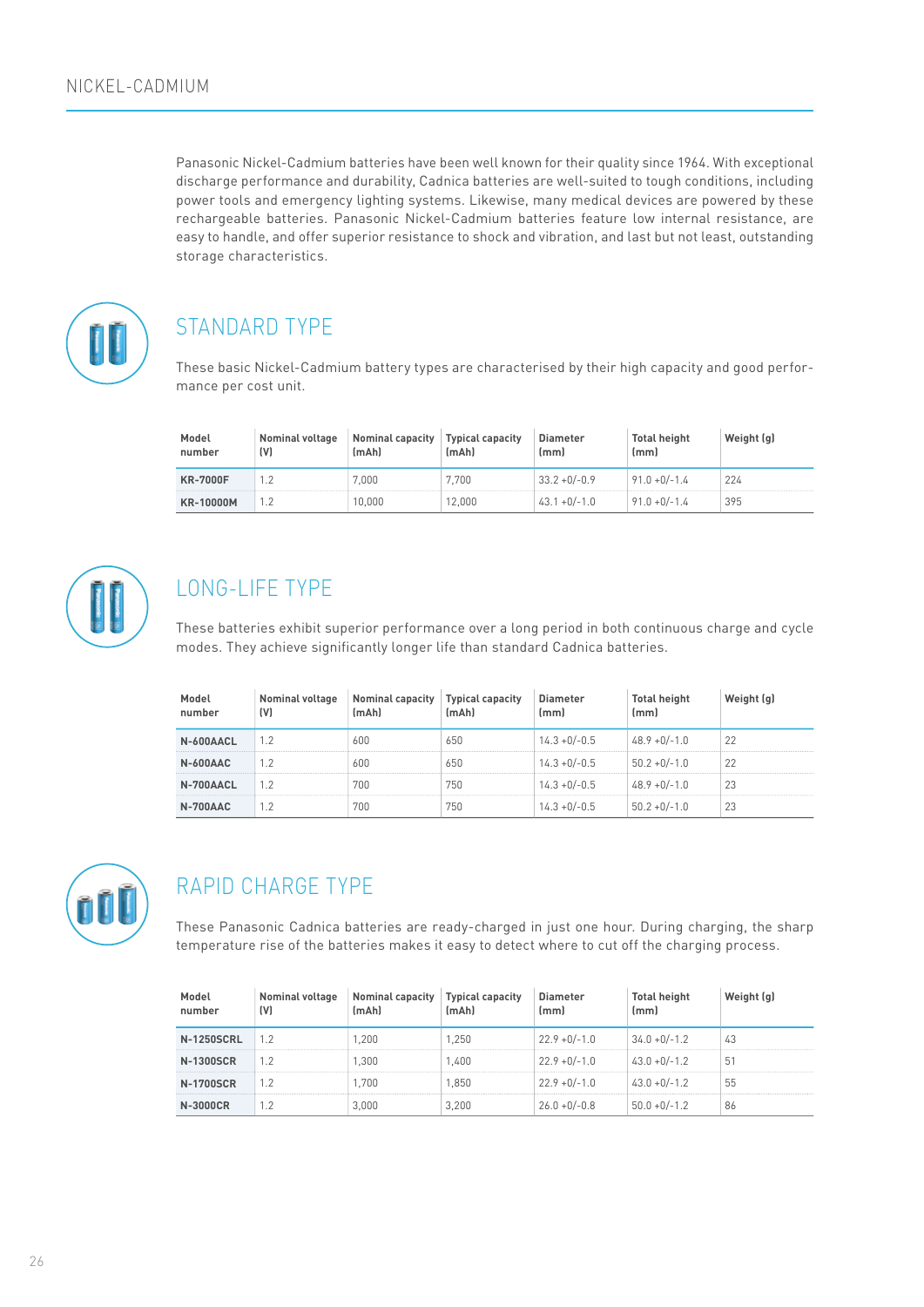

### HIGH TEMPERATURE TYPE

These high temperature batteries offer excellent charge efficiency and long service life under severe temperature conditions. Emergency lighting devices, for example, can be powered for approx. four to six years.

| Model<br>number   | Nominal voltage<br>(V) | <b>Nominal capacity</b><br>(mAh) | <b>Typical capacity</b><br>(mAh) | <b>Diameter</b><br>(mm) | <b>Total height</b><br>(mm) | Weight (q) |
|-------------------|------------------------|----------------------------------|----------------------------------|-------------------------|-----------------------------|------------|
| <b>KR-AAH</b>     | 1.2                    | 600                              | 650                              | $14.3 + 0/-0.5$         | $48.9 + 0/-1.0$             | 23         |
| $KR-SCH(1,2)$     | 1.2                    | 1.200                            | 1.300                            | $22.9 + 0/-1.0$         | $43.0 + 0/-1.2$             | 47         |
| $KR-SCH(1,5)$     | 1.2                    | 1.500                            | 1.600                            | $22.9 + 0/-1.0$         | $43.0 + 0/-1.2$             | 49         |
| $KR-SCH(1,6)$     | 1.2                    | 1.600                            | 1.650                            | $22.9 + 0/-1.0$         | $43.0 + 0/-1.2$             | 49         |
| <b>KR-CH(2.0)</b> | 1.2                    | 2.000                            | 2.100                            | $26.0 + 0/-0.8$         | $50.0 + 0/-1.3$             | 72         |
| $KR-CH(2.5)$      | 1.2                    | 2.500                            | 2.600                            | $26.0 + 0/-0.8$         | $50.0 + 0/-1.3$             | 75         |
| <b>KR-CH(3.0)</b> | 1.2                    | 2.900                            | 3.050                            | $26.0 + 0/-0.8$         | $50.0 + 0/-1.3$             | 78         |
| <b>KR-FH</b>      | 1.2                    | 7.000                            | 7.700                            | $33.2 + 0/-0.9$         | $91.0 + 0/-1.4$             | 224        |
| <b>KR-MH</b>      | 1.2                    | 10,000                           | 12,000                           | $43.1 + 0/-1.0$         | $91.0 + 0/-1.4$             | 395        |
| $KR-5/3MH$        | 1.2                    | 20,000                           | 22,000                           | $43.1 + 0/-1.0$         | $146.1 + 0/-1.5$            | 648        |



# HEAT-RESISTANT TYPE

These Panasonic Nickel-Cadmium batteries are designed for superior durability under severe rapidcharge conditions at temperatures as high as 70°C.

| Model<br>number  | <b>Nominal voltage</b><br>(V) | <b>Nominal capacity</b><br>(mAh) | <b>Typical capacity</b><br>(mAh) | <b>Diameter</b><br>lmml | <b>Total height</b><br>(mm) | Weight (q) |
|------------------|-------------------------------|----------------------------------|----------------------------------|-------------------------|-----------------------------|------------|
| <b>N-600AAK</b>  |                               | 600                              | 650                              | $14.3 + 0/-0.5$         | $50.2 + 0/-1.0$             |            |
| <b>N-1200SCK</b> |                               | 200                              | .350                             | $22.9 + 0/-1.0$         | $43.0 + 0/-1.2$             | 52         |



### HEAT-RESISTANT & HIGH POWER TYPE

This Cadnica battery series was developed by improving upon the standard Nickel-Cadmium long-life series. This superior batteries are suitable for back-up applications where both high power and heat resistance are critical.

| Model<br>number  | Nominal voltage<br>(V) | Nominal capacity<br>(mAh) | <b>Typical capacity</b><br>(mAh) | <b>Diameter</b><br>(mm) | <b>Total height</b><br>(mm) | Weight (g) |
|------------------|------------------------|---------------------------|----------------------------------|-------------------------|-----------------------------|------------|
| <b>N-1600SCB</b> |                        | .550                      | .700                             | $22.9 + 0/-1.0$         | $42.9 + 0/-1.2$             | -51        |
| <b>N-2000CB</b>  |                        | 2.000                     | 2.300                            | $26.0 + 0/-0.8$         | $50.0 + 0/-1.3$             | 85         |